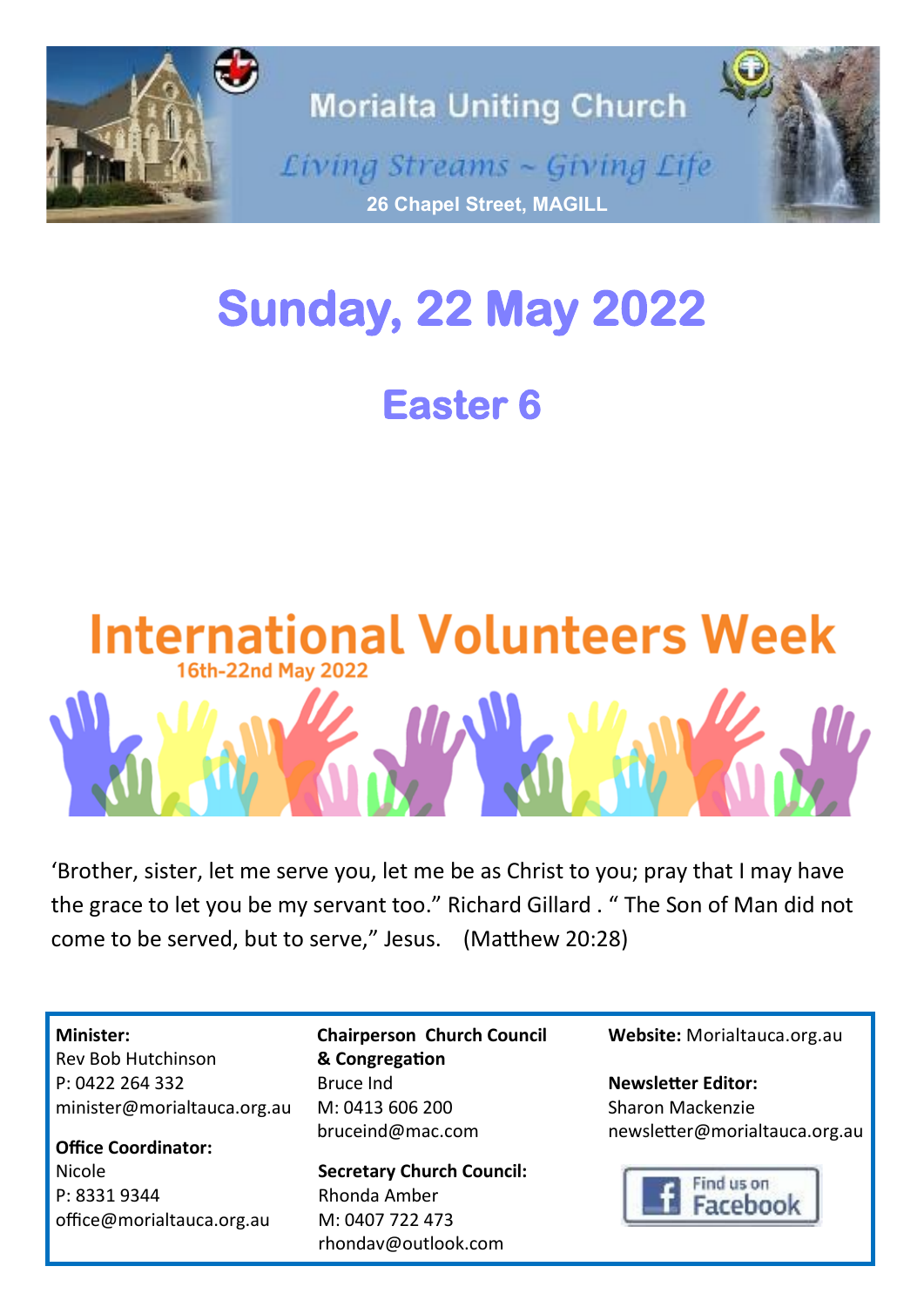## **Community Garden's 10th Birthday**

You are invited to the Chapel Street Community Garden to celebrate our 10th birthday on Sunday 22nd May between 2 and 4pm. Please book (no charge) at [https://](https://www.eventbrite.com.au/e/309078651567) [www.eventbrite.com.au/](https://www.eventbrite.com.au/e/309078651567) [e/309078651567](https://www.eventbrite.com.au/e/309078651567) or speak to Helena (0422 383842) if you'd like to attend.

## **Armchair Travels—29 May**

The Beyond Morialta Mission projects team invites you to an afternoon, 2.30pm to 5pm when we travel across Canada, along the St Lawrence River and then down to the Southern States of USA. Afternoon tea provided but a

donation to out projects would be appreciated.



### **HELP!!**

On 14 May, \$15 was transferred to our bank account by EFT.

The only reference was PCU. If you made this transfer, please contact me so the donation can be channeled to the correct recipient. Thank you. Carole 0407 320 856

## **End of Life Issues**

On 27<sup>th</sup> May, Dr Lawrie Palmer, a doctor in the Palliative Care Unit), at Modbury Hospital and husband to Deidre Palmer, former Moderator and President of the Assembly) will talk at Gateways about "End of Life Issues".

The meeting will be in the church and will run from 4-6pm. There will be plenty of time for questions and a chat with friends. If you plan to attend, please contact Colin on 0427122106.

## **Packing Day**

Thank you for the goods that have been delivered for packing day thus far. Sunday June 5th is the last day we can receive goods at the church as they have to be transported to Athelstone Church on that day after our service, in readiness for Packing Day to commence.



### **KITCHEN CLEAN UP**

As Lunch on Chapel no longer operates, the usual annual clean up has not taken place.

If you are able to give a couple of hours on TUESDAY 31 MAY, from 9.00am, please see Carole or phone her on 0407 320 856.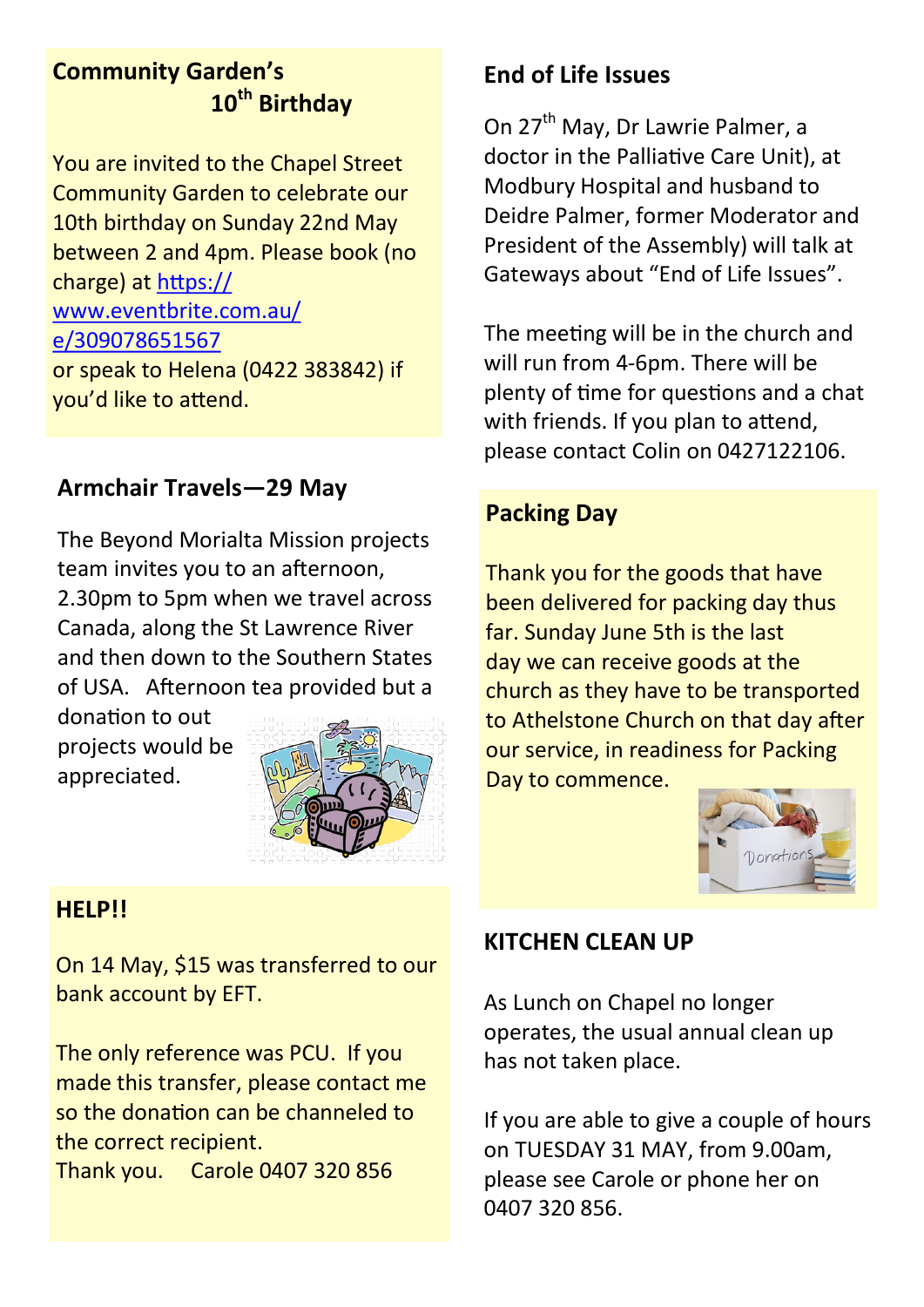### **Book Launch: It makes one smile and it makes one weep—TODAY**

You are invited to be present at a launch of the biography of the remarkable life and times of the Reverend Victor Henry Goldney (1891- 1972) at Walkerville Uniting Church on Sunday 22nd, May from 2.30 pm to 4.30 pm. Download the flyer for more information: [READ MORE](https://unitingchurchsa-my.sharepoint.com/personal/bransome_sa_uca_org_au/_layouts/15/onedrive.aspx?id=%2Fpersonal%2Fbransome%5Fsa%5Fuca%5Forg%5Fau%2FDocuments%2FBook%20launch%20109482%20A4%20Flyer%5FD%20Goldney%20Final%2001052022%2Epdf&parent=%2Fpersonal%25)



## **Quiz-night and Silent Auction**

Circle of Hope and Job's Café Circle Fundraiser at Burnside Uniting Church, 384 Portrush Rd, Tusmore Date: Saturday, 28 May at 6.30pm Cost: \$20 per person

Make up a table of 8 or share the winning table with a group of new friends. BYO food and drinks.

Contact Paul Turley for information: paulturley@icloud.com Or book online at [https://events.humanitix.com/circle](https://events.humanitix.com/circle-of-hope-quiz-night?_ga=2.62031916.1881452712.1652137084-1475654265.1652137084)-of -hope-quiz-[night?](https://events.humanitix.com/circle-of-hope-quiz-night?_ga=2.62031916.1881452712.1652137084-1475654265.1652137084) [\\_ga=2.62031916.1881452712.1652137](https://events.humanitix.com/circle-of-hope-quiz-night?_ga=2.62031916.1881452712.1652137084-1475654265.1652137084) 084-[1475654265.1652137084](https://events.humanitix.com/circle-of-hope-quiz-night?_ga=2.62031916.1881452712.1652137084-1475654265.1652137084)

## **DIARY DATES**

#### **Sunday 22 May**

2.00pm Community Garden party

## **Monday 23 May**

8.30am Monday Boys 10.00am Japanese Playgroup 1.30pm Tai Chi

**Tuesday 24 May**  7.00pm Church Council meeting

**Wednesday 25 May** 1.00pm Shed Group

**Thursday 26 May** 10.00am Fellowship

### **Friday 27 May**

9.30am Art & Craft Circle 10.00am Coffee & Chat 4-6pm Gateways—see notice

#### **Sunday 29 May**

2.30pm Armchair Travels

## **VISIT TO PLANETARIUM**

Attention all Star Gazers! A Visit to the Planetarium is planned for 16 June.

For more details, see Ruth Pitt.

## **LIVE STREAMING MORIALTA**

Here is the YouTube Direct link for our live-recorded worship service, streaming Sunday, 22 May:

[https://youtu.be/ymJ6\\_2ePQ3s](https://youtu.be/ymJ6_2ePQ3s)